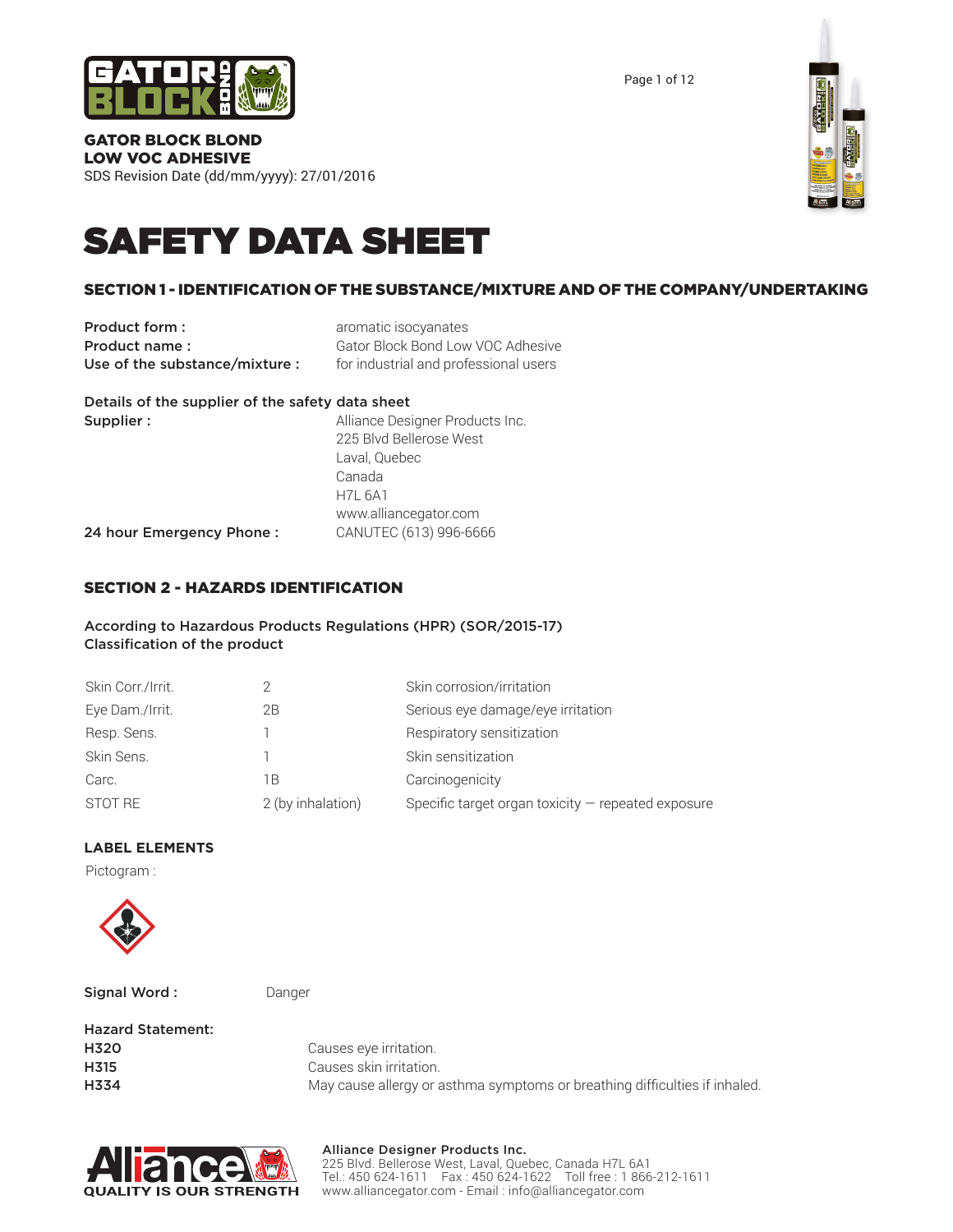

# GATOR BLOCK BLOND

LOW VOC ADHESIVE SDS Revision Date (dd/mm/yyyy): 27/01/2016



# SECTION 2 - HAZARDS IDENTIFICATION (CONT.)

| H317        | May cause an allergic skin reaction.                                                                  |
|-------------|-------------------------------------------------------------------------------------------------------|
| <b>H350</b> | May cause cancer.                                                                                     |
| H373        | May cause damage to organs (Olfactory organs) through prolonged or repeated exposure<br>(inhalation). |

#### Precautionary Statements (Prevention) :

| P280<br>P <sub>201</sub> | Wear protective gloves/protective clothing/eye protection/face protection.<br>Obtain special instructions before use. |
|--------------------------|-----------------------------------------------------------------------------------------------------------------------|
| P260                     | Do not breathe dust/gas/mist/vapours.                                                                                 |
| P202                     | Do not handle until all safety precautions have been read and understood.                                             |
| P284                     | In case of inadequate ventilation wear respiratory protection.                                                        |
| P272                     | Contaminated work clothing should not be allowed out of the workplace.                                                |
| P <sub>264</sub>         | Wash with plenty of water and soap thoroughly after handling.                                                         |

#### Precautionary Statements (Response) :

| P305 + P351 + P338   | IF IN EYES: Rinse cautiously with water for several minutes. Remove contact lenses, if<br>present and easy to do. Continue rinsing. |
|----------------------|-------------------------------------------------------------------------------------------------------------------------------------|
|                      |                                                                                                                                     |
| $P304 + P341 + P311$ | IF INHALED: If breathing is difficult, remove to fresh air and keep at rest in a position                                           |
|                      | comfortable for breathing. Call a POISON CENTER or doctor/physician.                                                                |
| $P308 + P311$        | IF exposed or concerned: Call a POISON CENTER or doctor/physician.                                                                  |
| P303 + P352          | IF ON SKIN (or hair): Wash with plenty of soap and water.                                                                           |
| $P333 + P311$        | If skin irritation or rash occurs: Call a POISON CENTER or doctor/physician.                                                        |
| P332 + P313          | If skin irritation occurs: Get medical advice/attention.                                                                            |
| $P362 + P364$        | Take off contaminated clothing and wash before reuse.                                                                               |
| $P337 + P311$        | If eye irritation persists: Call a POISON CENTER or doctor/physician.                                                               |

#### Precautionary Statements (Storage) :

| P405 | Store locked up. |
|------|------------------|
|      |                  |

# Precautionary Statements (Disposal) :

**P501** Dispose of contents/container to hazardous or special waste collection point.

# Hazards not otherwise classified

If applicable information is provided in this section on other hazards which do not result in classification but which may contribute to the overall hazards of the substance or mixture.

#### Labeling of special preparations (GHS):

CONTAINS ISOCYANATES. INHALATION OF ISOCYANATE MISTS OR VAPORS MAY CAUSE RESPIRATORY IRRITATION, BREATHLESSNESS, CHEST DISCOMFORT AND REDUCED PULMONARY FUNCTION. OVEREXPOSURE WELL ABOVE THE PEL MAY RESULT IN BRONCHITIS, BRONCHIAL SPASMS AND PULMONARY EDEMA. LONG-TERM EXPOSURE TO ISOCYANATES HAS BEEN REPORTED TO CAUSE LUNG DAMAGE, INCLUDING REDUCED LUNG FUNCTION WHICH MAY BE PERMANENT. ACUTE OR CHRONIC OVEREXPOSURE TO ISOCYANATES MAY CAUSE SENSITIZATION IN SOME INDIVIDUALS, RESULTING IN ALLERGIC



#### Alliance Designer Products Inc.

225 Blvd. Bellerose West, Laval, Quebec, Canada H7L 6A1 Tel.: 450 624-1611 Fax : 450 624-1622 Toll free : 1 866-212-1611 www.alliancegator.com - Email : info@alliancegator.com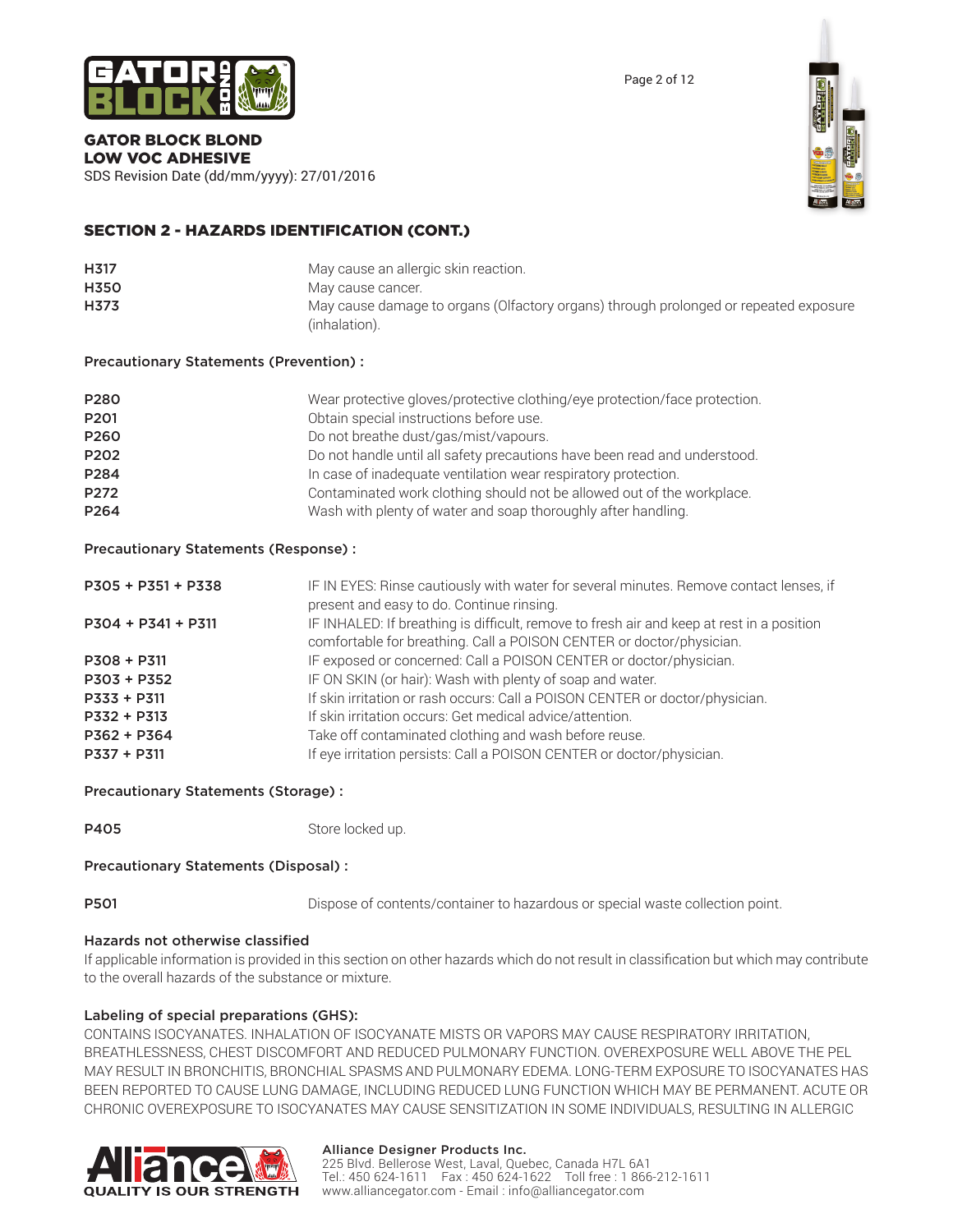

Page 3 of 12

#### GATOR BLOCK BLOND LOW VOC ADHESIVE

SDS Revision Date (dd/mm/yyyy): 27/01/2016



# SECTION 2 - HAZARDS IDENTIFICATION (CONT.)

RESPIRATORY REACTIONS INCLUDING WHEEZING, SHORTNESS OF BREATH AND DIFFICULTY BREATHING. ANIMAL TESTS INDICATE THAT SKIN CONTACT MAY PLAY A ROLE IN CAUSING RESPIRATORY SENSITIZATION.

According to Controlled Products Regulations (CPR) (SOR/88-66)

#### Emergency overview

SENSITIZER. IRRITANT. May cause sensitization by inhalation and skin contact. Irritating to respiratory system and skin.

# SECTION 3 - COMPOSITION/INFORMATION ON INGREDIENTS

#### **According to Hazardous Products Regulations (HPR) (SOR/2015-17)**

| <b>CAS Number</b> | Weight %           | <b>Chemical name</b>                         |
|-------------------|--------------------|----------------------------------------------|
| 14807-96-6        | $>= 25.0 - 50.0\%$ | talc                                         |
| 101-68-8          | $>= 10.0 - 15.0\%$ | Diphenylmethane-4,4'-diisocyanate (MDI)      |
| 64742-46-7        | $>= 7.0 - 10.0\%$  | Distillates (petroleum), hydrotreated middle |
| 26447-40-5        | $>= 3.0 - 5.0\%$   | Methylenediphenyl diisocyanate               |
| 9016-87-9         | $>= 1.0 - < 3.0\%$ | P-MDI                                        |

#### **According to Controlled Products Regulations (CPR) (SOR/88-66)**

| <b>CAS Number</b> | Weight %           | <b>Chemical name</b>                         |
|-------------------|--------------------|----------------------------------------------|
| 14807-96-6        | $>= 25.0 - 50.0\%$ | talc                                         |
| 101-68-8          | $>= 10.0 - 15.0\%$ | Diphenylmethane-4,4'-diisocyanate (MDI)      |
| 64742-46-7        | $>= 7.0 - 10.0\%$  | Distillates (petroleum), hydrotreated middle |
| 26447-40-5        | $>= 30 - 50\%$     | Methylenediphenyl diisocyanate               |
| 9016-87-9         | $>= 1.0 - < 3.0\%$ | P-MDI                                        |

# SECTION 4 - FIRST AID MEASURES

#### DESCRIPTION OF FIRST AID MEASURES

General advice : First aid personnel should pay attention to their own safety. Remove contaminated clothing. If inhaled : Remove the affected individual into fresh air and keep the person calm. Assist in breathing if necessary. Immediate medical attention required.

If on skin: Wash affected areas thoroughly with soap and water. If irritation develops, seek medical attention.



#### Alliance Designer Products Inc. 225 Blvd. Bellerose West, Laval, Quebec, Canada H7L 6A1 Tel.: 450 624-1611 Fax : 450 624-1622 Toll free : 1 866-212-1611 www.alliancegator.com - Email : info@alliancegator.com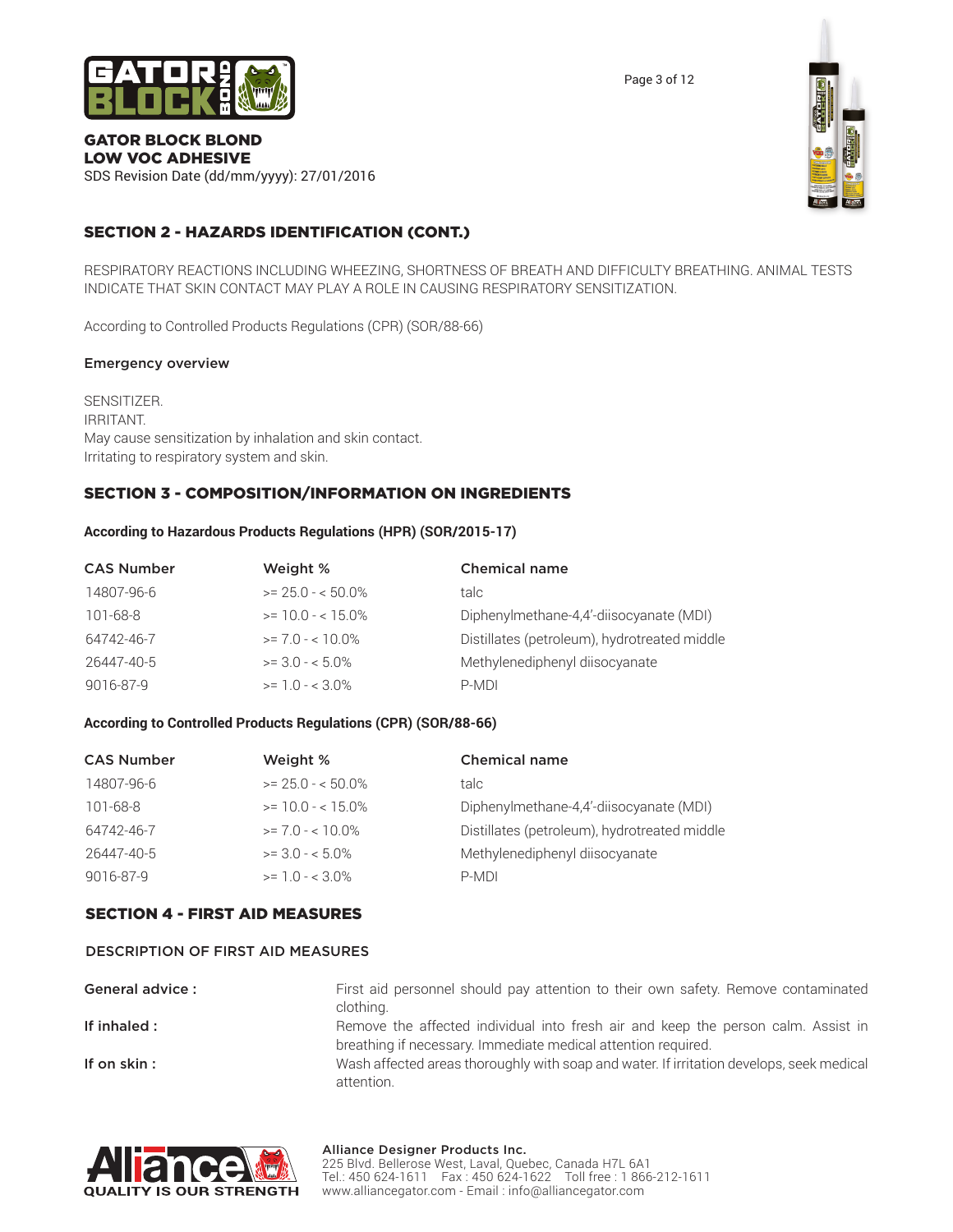

Page 4 of 12

#### GATOR BLOCK BLOND LOW VOC ADHESIVE

SDS Revision Date (dd/mm/yyyy): 27/01/2016



# SECTION 4 - FIRST AID MEASURES (CONT.)

| If in eyes:   | In case of contact with the eyes, rinse immediately for at least 15 minutes with plenty of                                                                                 |
|---------------|----------------------------------------------------------------------------------------------------------------------------------------------------------------------------|
|               | water. Immediate medical attention required.                                                                                                                               |
| If swallowed: | Rinse mouth and then drink plenty of water. Do not induce vomiting. Never induce<br>vomiting or give anything by mouth if the victim is unconscious or having convulsions. |
|               | Immediate medical attention required.                                                                                                                                      |

#### **MOST IMPORTANT SYMPTOMS AND EFFECTS, BOTH ACUTE AND DELAYED**

| Symptoms: | The most important known symptoms and effects are described in the labelling (see<br>section 2) and/or in section 11.                                                                                                                                                                                                                                                                                                                                                                      |
|-----------|--------------------------------------------------------------------------------------------------------------------------------------------------------------------------------------------------------------------------------------------------------------------------------------------------------------------------------------------------------------------------------------------------------------------------------------------------------------------------------------------|
| Hazards:  | Respiratory sensitization may result in allergic (asthma-like) signs in the lower<br>respiratory tract including wheezing, shortness of breath and difficulty breathing, the<br>onset of which may be delayed. Repeated inhalation of high concentrations may cause<br>lung damage, including reduced lung function, which may be permanent. Substances<br>eliciting lower respiratory tract irritation may worsen the asthma-like reactions that may<br>be produced by product exposures. |

# Indication of any immediate medical attention and special treatment needed

Note to physician

**Treatment :** Treat according to symptoms (decontamination, vital functions), no known specific antidote.

# SECTION 5 - FIRE FIGHTING MEASURES

#### **EXTINGUISHING MEDIA**

| Suitable extinguishing media:<br>Unsuitable extinguishing media | foam, water spray, dry powder, carbon dioxide                                                                                                                           |
|-----------------------------------------------------------------|-------------------------------------------------------------------------------------------------------------------------------------------------------------------------|
| for safety reasons :                                            | water jet                                                                                                                                                               |
| Special hazards arising from the substance or mixture           |                                                                                                                                                                         |
| Hazards during fire-fighting:                                   | nitrogen oxides, fumes/smoke, isocyanate, vapour                                                                                                                        |
| Advice for fire-fighters<br>Protective equipment                |                                                                                                                                                                         |
| for fire-fighting:                                              | Firefighters should be equipped with self-contained breathing apparatus and turn-out gear.                                                                              |
| <b>Further information:</b>                                     | Keep containers cool by spraying with water if exposed to fire. Dispose of fire debris and<br>contaminated extinguishing water in accordance with official regulations. |

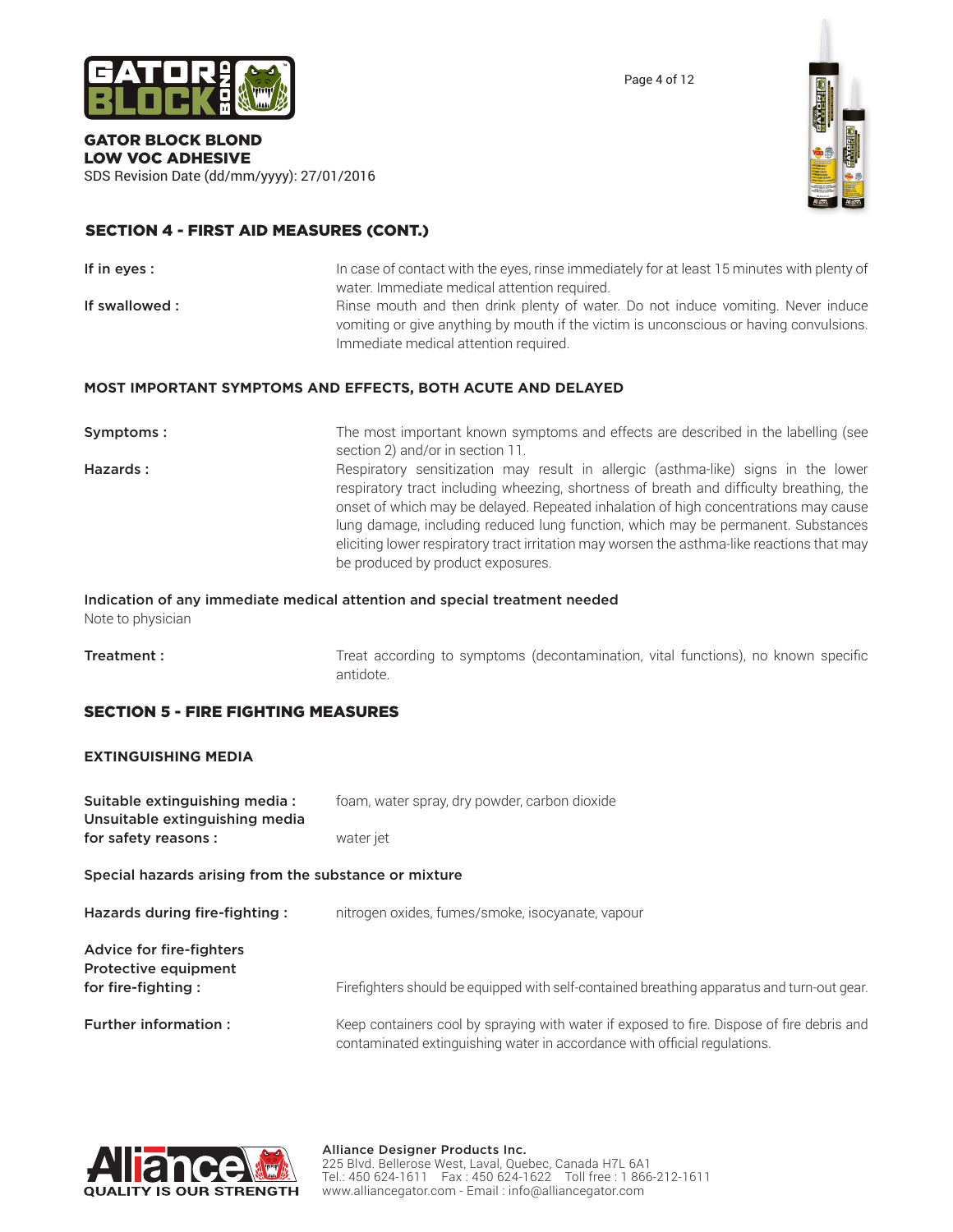

Page 5 of 12

#### GATOR BLOCK BLOND LOW VOC ADHESIVE

SDS Revision Date (dd/mm/yyyy): 27/01/2016

# SECTION 6 - ACCIDENTAL RELEASE MEASURES

**PERSONAL PRECAUTIONS, PROTECTIVE EQUIPMENT AND EMERGENCY PROCEDURES**

| <b>Personal precautions:</b>      | Clear area. Ensure adequate ventilation. Wear suitable personal protective clothing and<br>equipment.                                                                                                                                                                                                                                                                                                                                                                                                                        |  |
|-----------------------------------|------------------------------------------------------------------------------------------------------------------------------------------------------------------------------------------------------------------------------------------------------------------------------------------------------------------------------------------------------------------------------------------------------------------------------------------------------------------------------------------------------------------------------|--|
| <b>Environmental precautions:</b> | Contain contaminated water/firefighting water. Do not discharge into drains/surface<br>waters/groundwater.                                                                                                                                                                                                                                                                                                                                                                                                                   |  |
|                                   | <b>METHODS AND MATERIAL FOR CONTAINMENT AND CLEANING UP</b>                                                                                                                                                                                                                                                                                                                                                                                                                                                                  |  |
| For small amounts:                | Absorb isocyanate with suitable absorbent material (see § 40 CFR, sections 260, 264<br>and 265 for further information). Shovel into open container. Do not make container<br>pressure tight. Move container to a well-ventilated area (outside). Spill area can be<br>decontaminated with the following recommended decontamination solution: Mixture of<br>90 % water, 8 % concentrated ammonia, 2 % detergent. Add at a 10 to 1 ratio. Allow to<br>stand for at least 48 hours to allow escape of evolved carbon dioxide. |  |
| For large amounts :               | If temporary control of isocyanate vapor is required, a blanket of protein foam or other<br>suitable foam (available from most fire departments) may be placed over the spill.                                                                                                                                                                                                                                                                                                                                               |  |

**For residues :** The following measures should be taken for final cleanup: Wash down spill area with decontamination solution. Allow solution to stand for at least 10 minutes. Dike spillage.

Transfer as much liquid as possible via pump or vacuum device into closed but not

# SECTION 7 - HANDLING AND STORAGE

# **PRECAUTIONS FOR SAFE HANDLING**

Provide suitable exhaust ventilation at the processing machines. Ensure thorough ventilation of stores and work areas. Avoid aerosol formation. When handling heated product, vapours of the product should be ventilated, and respiratory protection used. Wear respiratory protection when spraying. Danger of bursting when sealed gastight. Protect against moisture. If bulging of drum occurs, transfer to well ventilated area, puncture to relieve pressure, open vent and let stand for 48 hours before resealing.

sealed containers for disposal.

| Protection against fire |                                                                                                            |
|-------------------------|------------------------------------------------------------------------------------------------------------|
| and explosion :         | Keep away from sources of ignition - No smoking. The relevant fire protection measures<br>should be noted. |

#### **PRECAUTIONS FOR SAFE HANDLING**

No applicable information available.

Suitable materials for containers : tinned carbon steel (Tinplate)

Further information

on storage conditions : Keep only in the original container in a cool, well ventilated place. Protect from direct sunlight. Store protected against freezing.



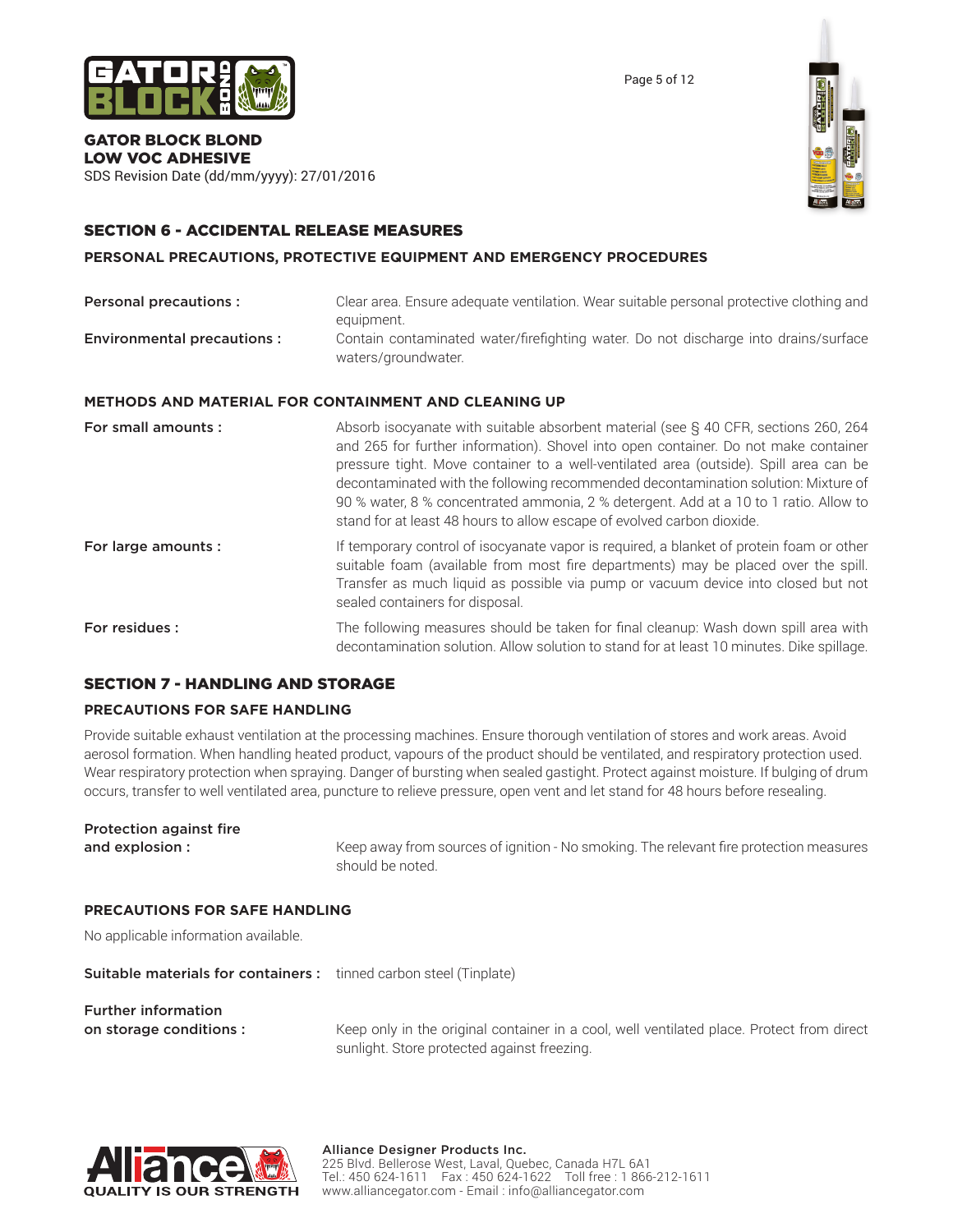

SDS Revision Date (dd/mm/yyyy): 27/01/2016



# SECTION 8 - EXPOSURE CONTROLS AND PERSONAL PROTECTION

#### **COMPONENTS WITH OCCUPATIONAL EXPOSURE LIMITS**

| Diphenylmethane-4,4'-<br>diisocyanate (MDI)     | <b>OSHA PEL</b>              | CLV 0.02 ppm 0.2 mg/m3; CLV 0.02 ppm 0.2 mg/m3;                                                                                                                                                                                                                                                                                                                                                                                                                                                                                                                                                                                                                                                                                                                                                                                                                                                                                                                                                                                                                                                                                                                                                                                                                                                                                                                                                                                                                           |
|-------------------------------------------------|------------------------------|---------------------------------------------------------------------------------------------------------------------------------------------------------------------------------------------------------------------------------------------------------------------------------------------------------------------------------------------------------------------------------------------------------------------------------------------------------------------------------------------------------------------------------------------------------------------------------------------------------------------------------------------------------------------------------------------------------------------------------------------------------------------------------------------------------------------------------------------------------------------------------------------------------------------------------------------------------------------------------------------------------------------------------------------------------------------------------------------------------------------------------------------------------------------------------------------------------------------------------------------------------------------------------------------------------------------------------------------------------------------------------------------------------------------------------------------------------------------------|
|                                                 | <b>ACGIH TLV</b>             | TWA value 0.005 ppm;                                                                                                                                                                                                                                                                                                                                                                                                                                                                                                                                                                                                                                                                                                                                                                                                                                                                                                                                                                                                                                                                                                                                                                                                                                                                                                                                                                                                                                                      |
| P-MDI                                           | OSHA PEL<br><b>ACGIH TLV</b> | CLV 0.02 ppm 0.2 mg/m3; CLV 0.02 ppm 0.2 mg/m3;<br>TWA value 0.005 ppm;                                                                                                                                                                                                                                                                                                                                                                                                                                                                                                                                                                                                                                                                                                                                                                                                                                                                                                                                                                                                                                                                                                                                                                                                                                                                                                                                                                                                   |
| talc                                            | OSHA PEL                     | TWA value 20 millions of particles per cubic foot of air; TWA value 2.4<br>millions of particles per cubic foot of air Respirable; The exposure<br>limit is calculated from the equation, 250/(%SiO2+5), using a value of<br>100% SiO2. Lower percentages of SiO2 will yield higher exposure limits.<br>TWA value 0.1 mg/m3 Respirable; The exposure limit is calculated<br>from the equation, 10/(%SiO2+2), using a value of 100% SiO2. Lower<br>percentages of SiO2 will yield higher exposure limits.<br>TWA value 0.3 mg/m3 Total dust ; The exposure limit is calculated<br>from the equation, 30/(%SiO2+2), using a value of 100% SiO2. Lower<br>percentages of SiO2 will yield higher exposure limits.<br>TWA value 2 mg/m3 Respirable dust ; TWA value 0.3 mg/m3 Total<br>dust; The exposure limit is calculated from the equation, 30/<br>(%SiO2+2), using a value of 100% SiO2. Lower percentages of SiO2<br>will yield higher exposure limits.<br>TWA value 0.1 mg/m3 Respirable ; The exposure limit is calculated<br>from the equation, 10/(%SiO2+2), using a value of 100% SiO2. Lower<br>percentages of SiO2 will yield higher exposure limits.<br>TWA value 2.4 millions of particles per cubic foot of air Respirable;<br>The exposure limit is calculated from the equation, 250/(%SiO2+5),<br>using a value of 100% SiO2. Lower percentages of SiO2 will yield<br>higher exposure limits.<br>TWA value 20 millions of particles per cubic foot of air; |
|                                                 | <b>ACGIH TLV</b>             | TWA value 2 mg/m3 Respirable fraction ; The value is for particulate<br>matter containing no asbestos and <1% crystalline silica.                                                                                                                                                                                                                                                                                                                                                                                                                                                                                                                                                                                                                                                                                                                                                                                                                                                                                                                                                                                                                                                                                                                                                                                                                                                                                                                                         |
| Distillates (petroleum),<br>hydrotreated middle | <b>OSHA PEL</b>              | PEL 5 mg/m3 Mist; TWA value 5 mg/m3 Mist                                                                                                                                                                                                                                                                                                                                                                                                                                                                                                                                                                                                                                                                                                                                                                                                                                                                                                                                                                                                                                                                                                                                                                                                                                                                                                                                                                                                                                  |
|                                                 | <b>ACGIH TLV</b>             | Included in the regulation, but with no data values - See the regulation<br>for further details;<br>Exposure by all routes should be carefully controlled to levels as low<br>as possible.<br>TWA value 5 mg/m3 Inhalable fraction;                                                                                                                                                                                                                                                                                                                                                                                                                                                                                                                                                                                                                                                                                                                                                                                                                                                                                                                                                                                                                                                                                                                                                                                                                                       |
| Advice on system design :                       |                              | No applicable information available.                                                                                                                                                                                                                                                                                                                                                                                                                                                                                                                                                                                                                                                                                                                                                                                                                                                                                                                                                                                                                                                                                                                                                                                                                                                                                                                                                                                                                                      |

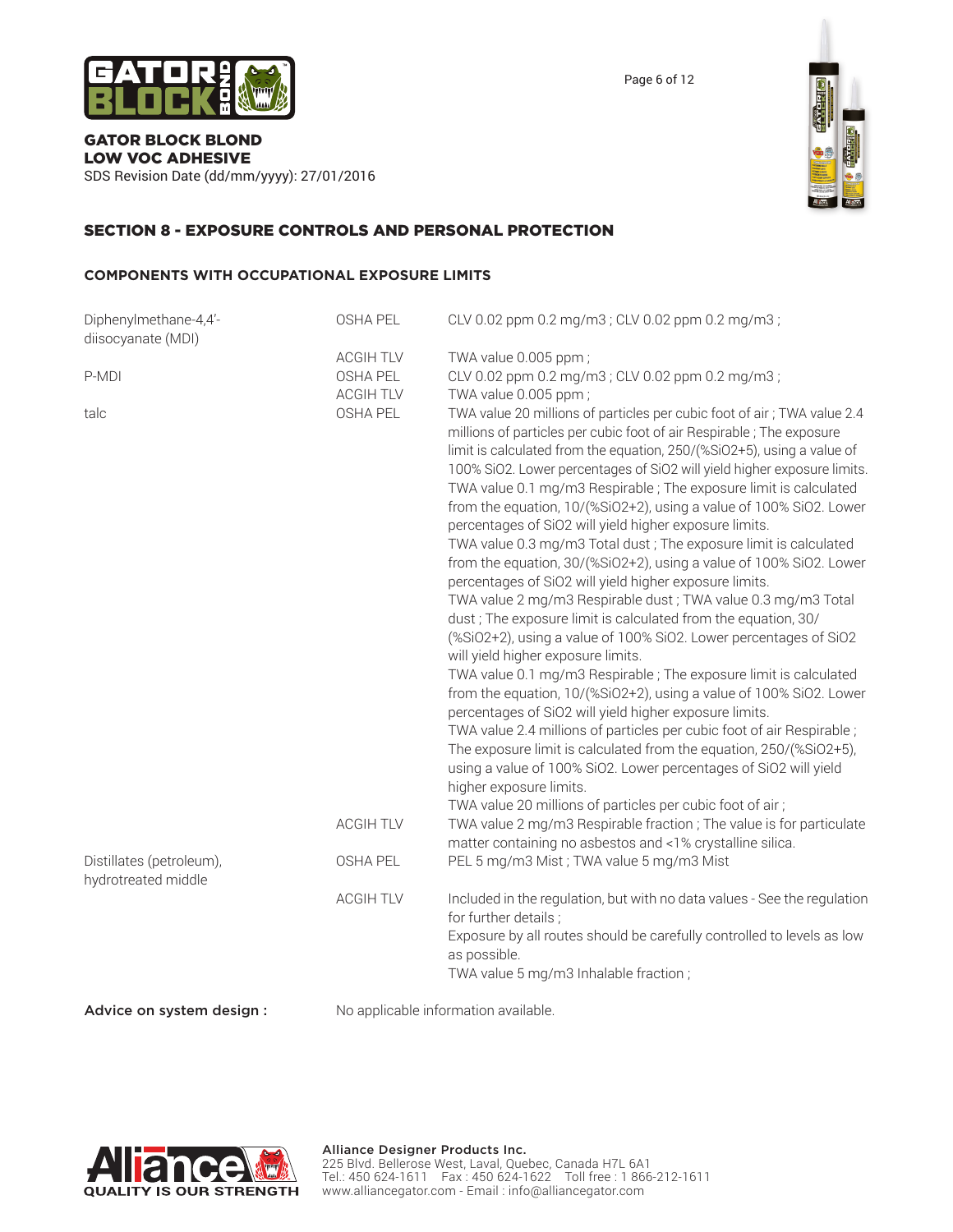

Page 7 of 12

# GATOR BLOCK BLOND LOW VOC ADHESIVE

SDS Revision Date (dd/mm/yyyy): 27/01/2016

# SECTION 8 - EXPOSURE CONTROLS AND PERSONAL PROTECTION (CONT.)

# **PERSONAL PROTECTIVE EQUIPMENT**

| <b>Respiratory Protection:</b> | When workers are facing concentrations above the occupational exposure limits they<br>must use appropriate certified respirators. When atmospheric levels may exceed the<br>occupational exposure limit (PEL or TLV) NIOSH-certified air-purifying respirators<br>equipped with an organic vapor sorbent and particulate filter can be used as long as<br>appropriate precautions and change out schedules are in place. For emergency or non-<br>routine, high exposure situations, including confined space entry, use a NIOSH-certified<br>full facepiece pressure demand self-contained breathing apparatus (SCBA) or a full<br>facepiece pressure demand supplied-air respirator (SAR) with escape provisions. |
|--------------------------------|---------------------------------------------------------------------------------------------------------------------------------------------------------------------------------------------------------------------------------------------------------------------------------------------------------------------------------------------------------------------------------------------------------------------------------------------------------------------------------------------------------------------------------------------------------------------------------------------------------------------------------------------------------------------------------------------------------------------|
| Hand protection :              | Chemical resistant protective gloves should be worn to prevent all skin contact.,<br>Suitable materials may include, chloroprene rubber (Neoprene), nitrile rubber (Buna N),<br>chlorinated polyethylene, polyvinylchloride (Pylox), butyl rubber, fluoroelastomer (Viton),<br>depending upon conditions of use.                                                                                                                                                                                                                                                                                                                                                                                                    |
| Eye protection :               | Tightly fitting safety goggles (chemical goggles). Wear face shield if splashing hazard exists.                                                                                                                                                                                                                                                                                                                                                                                                                                                                                                                                                                                                                     |
| <b>Body protection:</b>        | Cover as much of the exposed skin as possible to prevent all skin contact., Suitable<br>materials may include, saran-coated material, depending upon conditions of use.                                                                                                                                                                                                                                                                                                                                                                                                                                                                                                                                             |
| <b>General safety</b>          |                                                                                                                                                                                                                                                                                                                                                                                                                                                                                                                                                                                                                                                                                                                     |
| and hygiene measures: :        | Wear protective clothing as necessary to prevent contact. Eye wash fountains and<br>safety showers must be easily accessible. Observe the appropriate PEL or TLV value.<br>Wash soiled clothing immediately. Contaminated equipment or clothing should be<br>cleaned after each use or disposed of.                                                                                                                                                                                                                                                                                                                                                                                                                 |

# SECTION 9 - PHYSICAL AND CHEMICAL PROPERTIES

| Form:<br>Odour:<br>Odour threshold :<br>Colour:<br>pH value :<br>Melting point:<br>Boiling point:<br>Sublimation point :<br>Flash point:<br>Flammability:<br>Lower explosion limit :<br>Upper explosion limit :<br>Autoignition: | paste<br>oily, mild<br>No applicable information available.<br>tan<br>neutral to slightly alkaline<br>not applicable<br>No applicable information available.<br>No applicable information available.<br>>93.34 °C<br>not determined<br>$1.6\%$ (V)<br>10.2 %(V)<br>No data available. |
|----------------------------------------------------------------------------------------------------------------------------------------------------------------------------------------------------------------------------------|---------------------------------------------------------------------------------------------------------------------------------------------------------------------------------------------------------------------------------------------------------------------------------------|
|                                                                                                                                                                                                                                  |                                                                                                                                                                                                                                                                                       |
| Vapour pressure :                                                                                                                                                                                                                | No data available.                                                                                                                                                                                                                                                                    |
| Density:                                                                                                                                                                                                                         | $1.26$ g/cm $3$                                                                                                                                                                                                                                                                       |
| Relative density:                                                                                                                                                                                                                | No applicable information available.                                                                                                                                                                                                                                                  |
| Bulk density:                                                                                                                                                                                                                    | $1.26$ g/cm $3$                                                                                                                                                                                                                                                                       |
| Vapour density:                                                                                                                                                                                                                  | Heavier than air.                                                                                                                                                                                                                                                                     |



# Alliance Designer Products Inc.

225 Blvd. Bellerose West, Laval, Quebec, Canada H7L 6A1 Tel.: 450 624-1611 Fax : 450 624-1622 Toll free : 1 866-212-1611 www.alliancegator.com - Email : info@alliancegator.com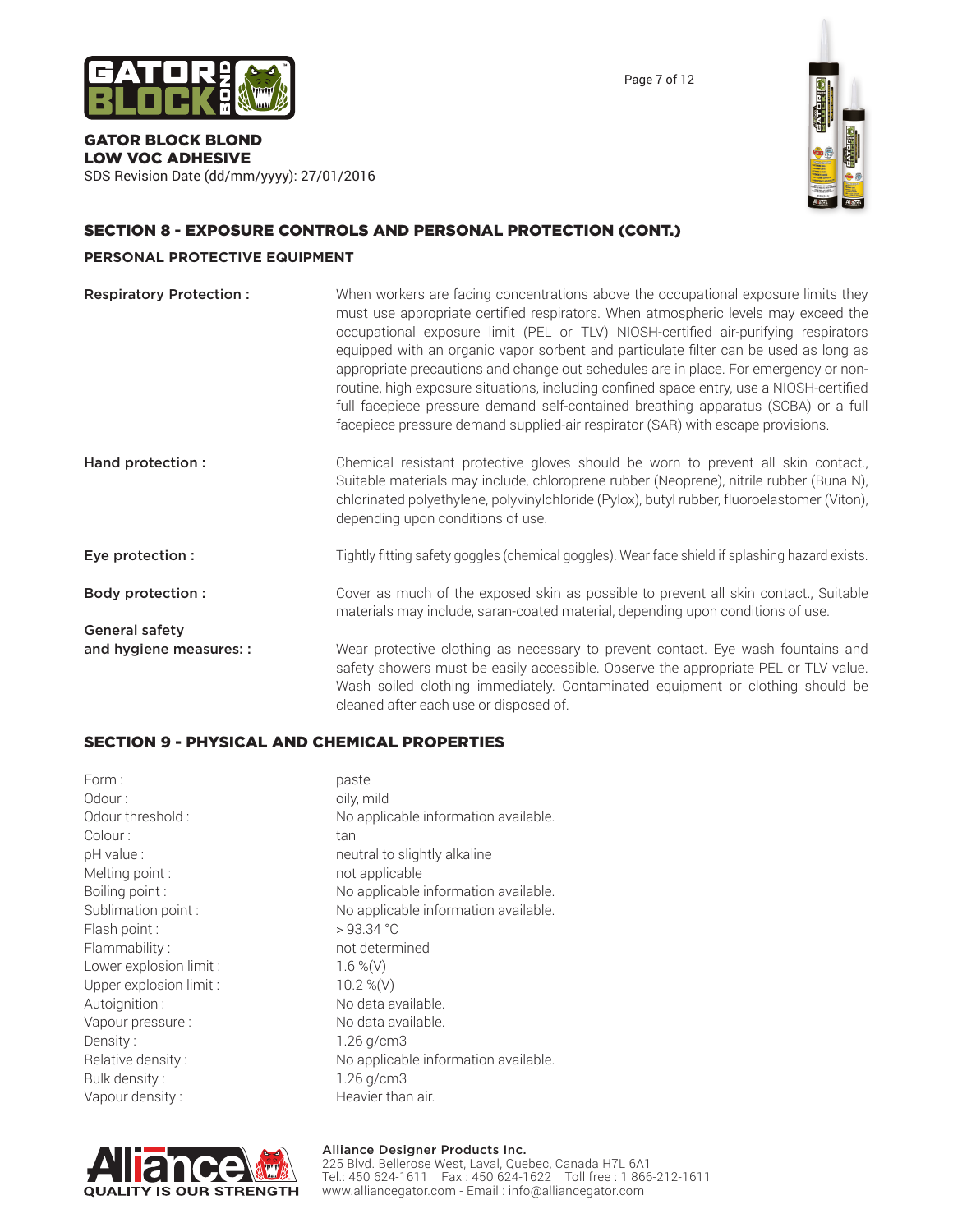

SDS Revision Date (dd/mm/yyyy): 27/01/2016



# SECTION 9 - PHYSICAL AND CHEMICAL PROPERTIES (CONT.)

Partitioning coefficient noctanol/ water (log Pow) : No data available. Solubility in water : slightly soluble

Thermal decomposition : No decomposition if stored and handled as prescribed/indicated. Viscosity, dynamic : No applicable information available. Viscosity, kinematic : No applicable information available. Solubility (quantitative) : No applicable information available. Solubility (qualitative): No applicable information available. Evaporation rate : No applicable information available.

# SECTION 10 - STABILITY AND REACTIVITY

| Reactivity:                | No hazardous reactions if stored and handled as prescribed/indicated.                                    |
|----------------------------|----------------------------------------------------------------------------------------------------------|
| Oxidizing properties :     | Based on its structural properties the product is not classified as oxidizing.                           |
| <b>Chemical stability:</b> | The product is stable if stored and handled as prescribed/indicated.                                     |
|                            | Possibility of hazardous reactions: The product is stable if stored and handled as prescribed/indicated. |
| Conditions to avoid :      | See MSDS section 7 - Handling and storage.                                                               |
| Incompatible materials :   | strong acids, strong bases, strong oxidizing agents, strong reducing agents                              |

#### Hazardous decomposition products

| Decomposition products : | No hazardous decomposition products if stored and handled as prescribed/indicated. |
|--------------------------|------------------------------------------------------------------------------------|
| Thermal decomposition :  | No decomposition if stored and handled as prescribed/indicated.                    |

# SECTION 11 - TOXICOLOGICAL INFORMATION

#### PRIMARY ROUTES OF EXPOSURE

Routes of entry for solids and liquids are ingestion and inhalation, but may include eye or skin contact. Routes of entry for gases include inhalation and eye contact. Skin contact may be a route of entry for liquefied gases.

#### Acute Toxicity/Effects

| Acute toxicity:                 | Assessment of acute toxicity: Virtually nontoxic after a single skin contact. Virtually<br>nontoxic by inhalation. Virtually nontoxic after a single ingestion. |
|---------------------------------|-----------------------------------------------------------------------------------------------------------------------------------------------------------------|
| Oral:                           | No applicable information available.                                                                                                                            |
| Inhalation :                    | Type of value: ATE / No applicable information available.                                                                                                       |
| Dermal:                         | No applicable information available.                                                                                                                            |
| Assessment other acute effects: | No applicable information available.                                                                                                                            |
| Irritation / corrosion :        | Assessment of irritating effects: Irritating to eyes, respiratory system and skin. Skin<br>contact may result in dermatitis, either irritative or allergic.     |

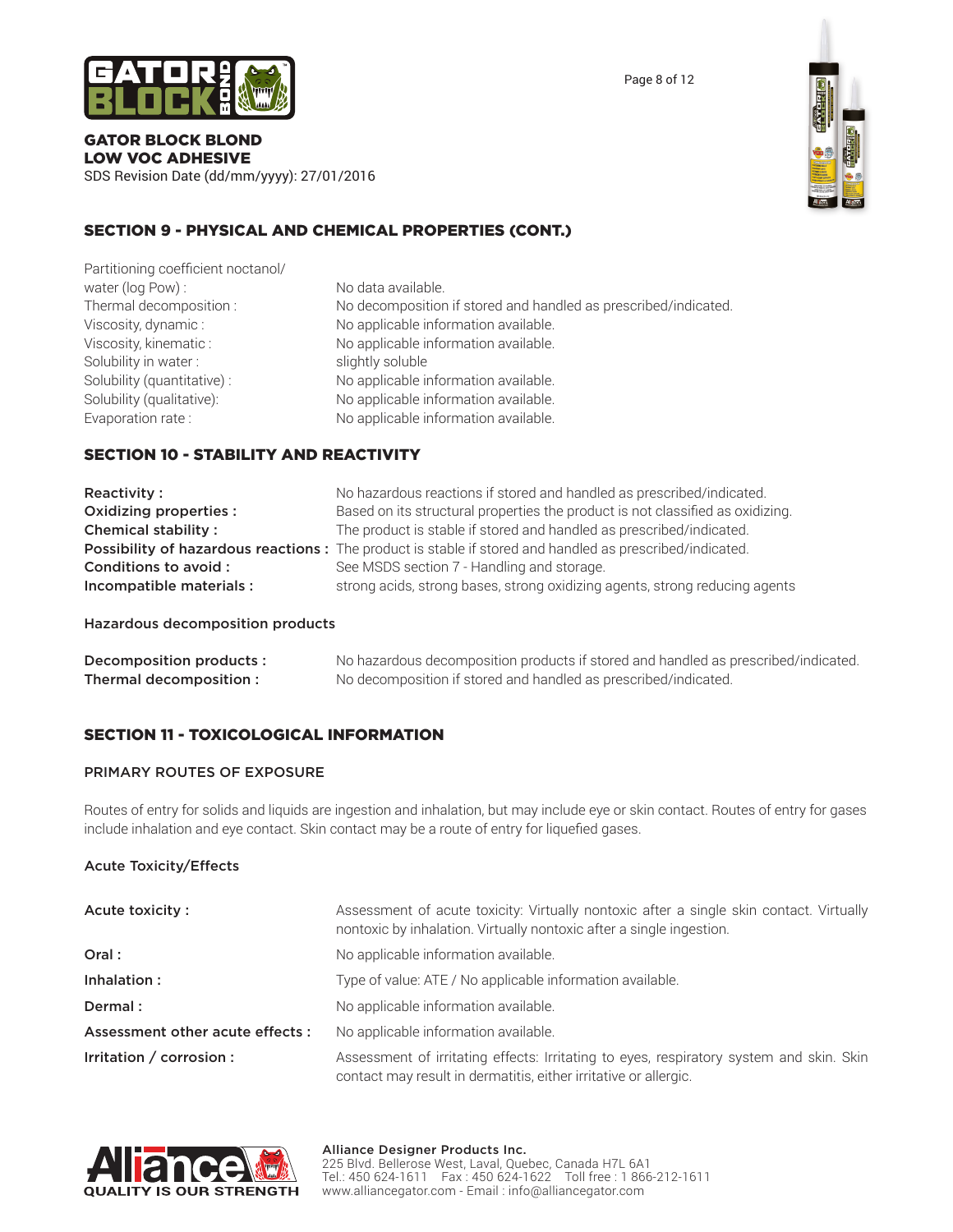

SDS Revision Date (dd/mm/yyyy): 27/01/2016



# SECTION 11 - TOXICOLOGICAL INFORMATION (CONT.)

| Sensitization:                  | Assessment of sensitization: Sensitization after skin contact possible. The substance<br>may cause sensitization of the respiratory tract. As a result of previous repeated<br>overexposures or a single large dose, certain individuals will develop isocyanate<br>sensitization (chemical asthma) which will cause them to react to a later exposure<br>to isocyanate at levels well below the PEL/TLV. These symptoms, which include<br>chest tightness, wheezing, cough, shortness of breath, or asthmatic attack, could<br>be immediate or delayed up to several hours after exposure. Similar to many non-<br>specific asthmatic responses, there are reports that once sensitized an individual can<br>experience these symptoms upon exposure to dust, cold air, or other irritants. This<br>increased lung sensitivity can persist for weeks and in severe cases for several years.<br>Chronic overexposure to isocyanates has also been reported to cause lung damage,<br>including a decrease in lung function, which may be permanent. Prolonged contact can<br>cause reddening, swelling, rash, scaling, or blistering. In those who have developed a<br>skin sensitization, these symptoms can develop as a result of contact with very small<br>amounts of liquid material, or even as a result of vapour-only exposure. Animal tests<br>indicate that skin contact may play a role in causing respiratory sensitization. |
|---------------------------------|------------------------------------------------------------------------------------------------------------------------------------------------------------------------------------------------------------------------------------------------------------------------------------------------------------------------------------------------------------------------------------------------------------------------------------------------------------------------------------------------------------------------------------------------------------------------------------------------------------------------------------------------------------------------------------------------------------------------------------------------------------------------------------------------------------------------------------------------------------------------------------------------------------------------------------------------------------------------------------------------------------------------------------------------------------------------------------------------------------------------------------------------------------------------------------------------------------------------------------------------------------------------------------------------------------------------------------------------------------------------------------------------------------------------------------------|
| <b>Aspiration Hazard:</b>       | Study scientifically not justified.                                                                                                                                                                                                                                                                                                                                                                                                                                                                                                                                                                                                                                                                                                                                                                                                                                                                                                                                                                                                                                                                                                                                                                                                                                                                                                                                                                                                      |
| <b>Chronic Toxicity/Effects</b> |                                                                                                                                                                                                                                                                                                                                                                                                                                                                                                                                                                                                                                                                                                                                                                                                                                                                                                                                                                                                                                                                                                                                                                                                                                                                                                                                                                                                                                          |
| Repeated dose toxicity:         | Assessment of repeated dose toxicity: The substance may cause damage to the<br>olfactory epithelium after repeated inhalation. The substance may cause damage to the<br>lung after repeated inhalation. These effects are not relevant to humans at occupational<br>levels of exposure.                                                                                                                                                                                                                                                                                                                                                                                                                                                                                                                                                                                                                                                                                                                                                                                                                                                                                                                                                                                                                                                                                                                                                  |
| Genetic toxicity:               | Assessment of mutagenicity: The substance was mutagenic in various bacterial test<br>systems; however, these results could not be confirmed in tests with mammals.                                                                                                                                                                                                                                                                                                                                                                                                                                                                                                                                                                                                                                                                                                                                                                                                                                                                                                                                                                                                                                                                                                                                                                                                                                                                       |
| Carcinogenicity:                | Assessment of carcinogenicity: A carcinogenic potential cannot be excluded after<br>prolonged exposure to severely irritating concentrations. These effects are not relevant<br>to humans at occupational levels of exposure. IARC Group 3 (not classifiable as to<br>human carcinogenicity).                                                                                                                                                                                                                                                                                                                                                                                                                                                                                                                                                                                                                                                                                                                                                                                                                                                                                                                                                                                                                                                                                                                                            |
|                                 | Information on: Diphenylmethane-4,4'-diisocyanate (MDI)                                                                                                                                                                                                                                                                                                                                                                                                                                                                                                                                                                                                                                                                                                                                                                                                                                                                                                                                                                                                                                                                                                                                                                                                                                                                                                                                                                                  |
|                                 | Assessment of carcinogenicity: A carcinogenic potential cannot be excluded after<br>prolonged exposure to severely irritating concentrations. These effects are not relevant<br>to humans at occupational levels of exposure.                                                                                                                                                                                                                                                                                                                                                                                                                                                                                                                                                                                                                                                                                                                                                                                                                                                                                                                                                                                                                                                                                                                                                                                                            |
|                                 | Information on: P-MDI                                                                                                                                                                                                                                                                                                                                                                                                                                                                                                                                                                                                                                                                                                                                                                                                                                                                                                                                                                                                                                                                                                                                                                                                                                                                                                                                                                                                                    |
|                                 | Assessment of carcinogenicity: Based on the ingredients there is a suspicion<br>of a carcinogenic effect in humans. IARC Group 3 (not classifiable as to human<br>carcinogenicity).                                                                                                                                                                                                                                                                                                                                                                                                                                                                                                                                                                                                                                                                                                                                                                                                                                                                                                                                                                                                                                                                                                                                                                                                                                                      |
|                                 | Information on: Distillates (petroleum), hydrotreated middle                                                                                                                                                                                                                                                                                                                                                                                                                                                                                                                                                                                                                                                                                                                                                                                                                                                                                                                                                                                                                                                                                                                                                                                                                                                                                                                                                                             |
|                                 | Assessment of carcinogenicity: The substance caused cancer in animal studies.                                                                                                                                                                                                                                                                                                                                                                                                                                                                                                                                                                                                                                                                                                                                                                                                                                                                                                                                                                                                                                                                                                                                                                                                                                                                                                                                                            |
|                                 | Information on: Methylenediphenyl diisocyanate                                                                                                                                                                                                                                                                                                                                                                                                                                                                                                                                                                                                                                                                                                                                                                                                                                                                                                                                                                                                                                                                                                                                                                                                                                                                                                                                                                                           |
|                                 | Assessment of carcinogenicity: A carcinogenic potential cannot be excluded after                                                                                                                                                                                                                                                                                                                                                                                                                                                                                                                                                                                                                                                                                                                                                                                                                                                                                                                                                                                                                                                                                                                                                                                                                                                                                                                                                         |
|                                 |                                                                                                                                                                                                                                                                                                                                                                                                                                                                                                                                                                                                                                                                                                                                                                                                                                                                                                                                                                                                                                                                                                                                                                                                                                                                                                                                                                                                                                          |



#### Alliance Designer Products Inc.

225 Blvd. Bellerose West, Laval, Quebec, Canada H7L 6A1 Tel.: 450 624-1611 Fax : 450 624-1622 Toll free : 1 866-212-1611 www.alliancegator.com - Email : info@alliancegator.com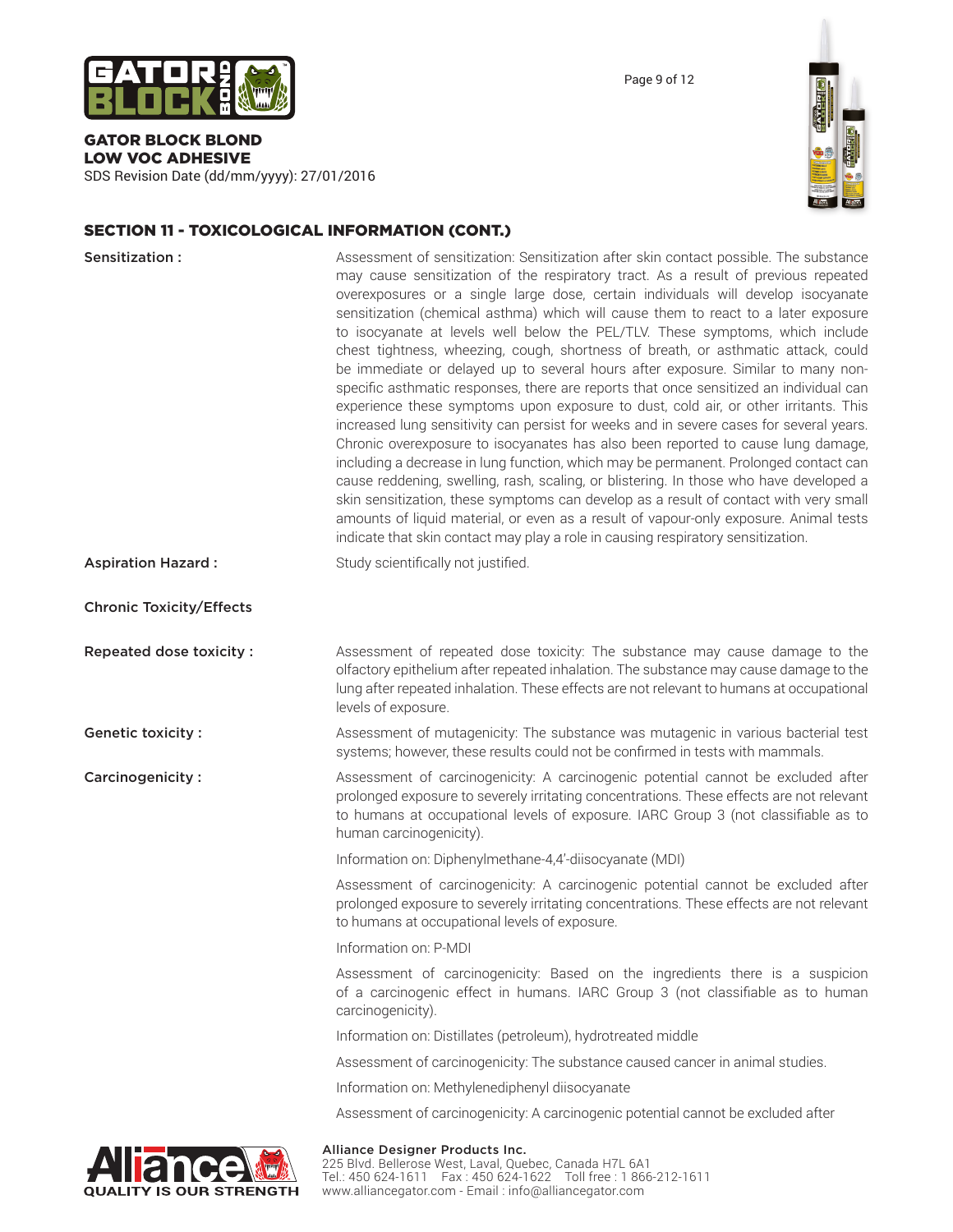

Page 10 of 12

#### GATOR BLOCK BLOND LOW VOC ADHESIVE

SDS Revision Date (dd/mm/yyyy): 27/01/2016



# SECTION 11 - TOXICOLOGICAL INFORMATION (CONT.)

|                        | prolonged exposure to severely irritating concentrations. These effects are not relevant<br>to humans at occupational levels of exposure.                                                                                                                                                                         |
|------------------------|-------------------------------------------------------------------------------------------------------------------------------------------------------------------------------------------------------------------------------------------------------------------------------------------------------------------|
| Reproductive toxicity: | Assessment of reproduction toxicity: Repeated inhalative uptake of the substance did<br>not cause damage to the reproductive organs.                                                                                                                                                                              |
| Teratogenicity:        | Assessment of teratogenicity: The substance did not cause malformations in animal<br>studies; however, toxicity to development was observed at high doses that were toxic to<br>the parental animals.                                                                                                             |
| Other Information:     | Based on our experience and the information available, no adverse health effects are<br>expected if handled as recommended with suitable precautions for designated uses.<br>The product has not been tested. The statements on toxicology have been derived from<br>the properties of the individual components. |

#### Symptoms of Exposure

The most important known symptoms and effects are described in the labelling (see section 2) and/or in section 11.

Medical conditions aggravated

**by overexposure :** The isocyanate component is a respiratory sensitizer. It may cause allergic reaction leading to asthma-like spasms of the bronchial tubes and difficulty in breathing. Medical supervision of all employees who handle or come into contact with isocyanates is recommended. Contact may aggravate pulmonary disorders. Persons with history of respiratory disease or hypersensitivity should not be exposed to this product. Preemployment and periodic medical examinations with respiratory function tests (FEV, FVC as a minimum) are suggested. Persons with asthmatic conditions, chronic bronchitis, other chronic respiratory diseases, recurrent eczema or pulmonary sensitization should be excluded from working with isocyanates. Once a person is diagnosed as having pulmonary sensitization (allergic asthma) to isocyanates, further exposure is not recommended.

# SECTION 12 - ECOLOGICAL INFORMATION

**Toxicity** Aquatic toxicity

Assessment of aquatic toxicity : There is a high probability that the product is not acutely harmful to aquatic organisms. The inhibition of the degradation activity of activated sludge is not anticipated when introduced to biological treatment plants in appropriate low concentrations. Based on long-term (chronic) toxicity study data, the product is very likely not harmful to aquatic organisms. The product has not been tested. The statement has been derived from substances/products of a similar structure or composition.

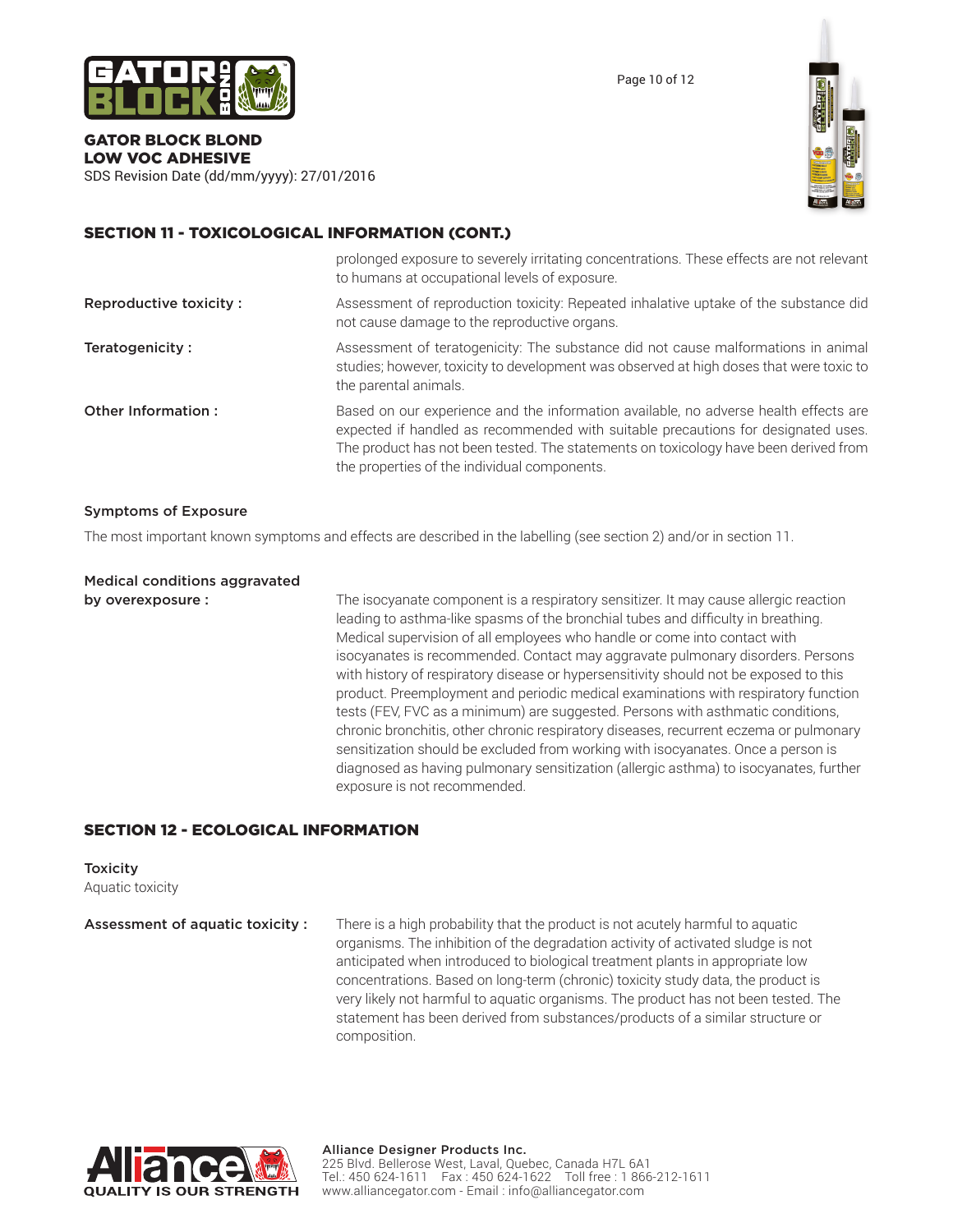

SDS Revision Date (dd/mm/yyyy): 27/01/2016



# SECTION 12 - ECOLOGICAL INFORMATION (CONT.)

#### Persistence and degradability

Assessment biodegradation and elimination (H2O) Not readily biodegradable (by OECD criteria).

#### Bioaccumulative potential

Assessment bioaccumulation potential : Based on a weight of evidence, the compound will not bioaccumulate.

| Mobility in soil                                             |                                                                                                                                                                                                                                      |
|--------------------------------------------------------------|--------------------------------------------------------------------------------------------------------------------------------------------------------------------------------------------------------------------------------------|
| Assessment transport between<br>environmental compartments : | The substance will not evaporate into the atmosphere from the water surface.<br>Absorption to solid soil phase is not expected.                                                                                                      |
| <b>Additional information</b>                                |                                                                                                                                                                                                                                      |
| Other ecotoxicological advice :                              | Do not release untreated into natural waters. Do not allow to enter soil, waterways<br>or waste water channels. The product has not been tested. The statement has been<br>derived from the properties of the individual components. |

# SECTION 13 - DISPOSAL CONSIDERATIONS

| Waste disposal of substance : | Dispose of in accordance with local authority regulations. Do not discharge into drains/ |
|-------------------------------|------------------------------------------------------------------------------------------|
|                               | surface waters/groundwater.                                                              |

# SECTION 14 - TRANPORT INFORMATION

| Land transport<br>TDG:      | Not classified as a dangerous good under transport regulations                                                                                                                       |
|-----------------------------|--------------------------------------------------------------------------------------------------------------------------------------------------------------------------------------|
| Sea transport<br>IMDG:      | Not classified as a dangerous good under transport regulations                                                                                                                       |
| Air transport<br>IATA/ICAO: | Not classified as a dangerous good under transport regulations                                                                                                                       |
| <b>Further information:</b> | DOT: This product is regulated if the amount in a single receptacle exceeds the<br>Reportable Quantity<br>(RQ). Please refer to Section 15 of this MSDS for the RQ for this product. |

# SECTION 15 - REGULATORY INFORMATION

#### **FEDERAL REGULATIONS**

Registration status :

Chemical DSL, CA released / listed